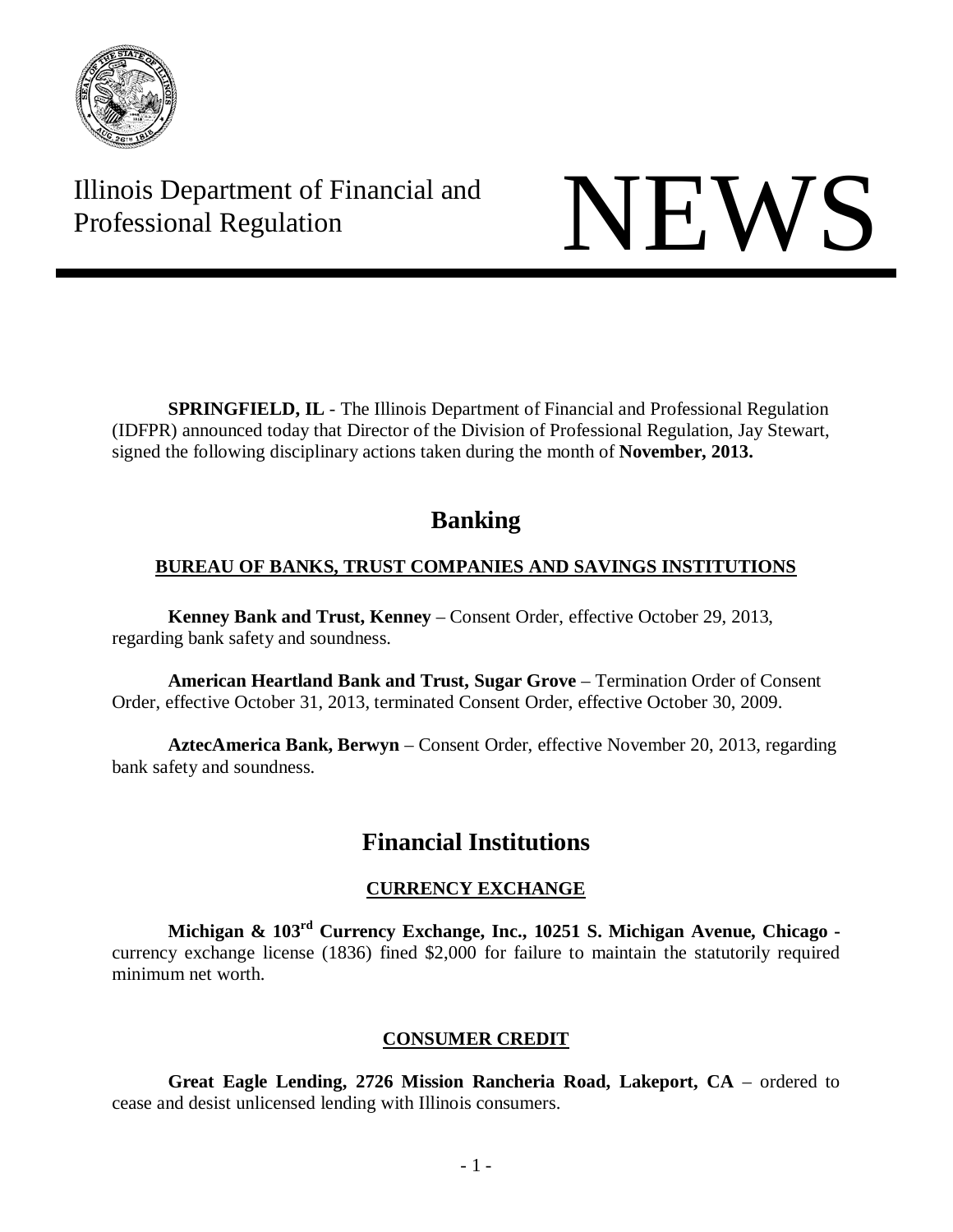**North Star Finance, LLC, 100 Chippewa Street West, Fort Belknap Agency, Harlem MT** – ordered to cease and desist unlicensed lending with Illinois consumers.

**Joro Resources, LLC d/b/a Idealgelt, 790 West Sam Houston Parkway, Suite 202, Houston TX** – ordered to cease and desist issued for unlicensed lending with Illinois consumers.

# **Professional Regulation**

### **ACCOUNTANT**

**Christopher Anderson, Lake Forest** – certified public accounting license (065-027203) restored and fined \$2,500 after he was previously suspended from practice in 2009.

#### **APPRAISER**

**Kenworth Johnston, Belleville** – certified general real estate appraiser license (553- 001724) must successfully complete and submit coursework prior to next appraisal continuing education cycle completes.

**Barry Bittle, Marion** – certified residential real estate appraiser license (556-002792) fined \$500 for failing to notify the Department of the completion of continuing education courses.

**Stanley Hayes, Chicago** – certified residential real estate appraiser license (556-003129) indefinitely suspended for a minimum of five years and fined \$1,000 due to his conviction for bank fraud in US District Court for the Northern District of Illinois under case number 11CR513.

#### **AUCTIONEER**

**Hope Thomas, Williamsport, PA** – auctioneer license (441-001734) placed in refuse to renew status due to failure to account for and remit proceeds of auction items.

#### **BARBER, COSMETOLOGY, ESTHETICS AND NAIL TECHNOLOGY**

**Jeremy Kimble, Springfield** – barber license (006-064076) suspended for being more than 30 days delinquent in the payment of child support.

**Karen Clarke, Mount Olive** – cosmetology license (011-191601) restored to one year probation and fined \$1,500 after practiced on a non-renewed license and for unprofessional conduct and effective upon payment of fees and filing of forms.

**Kevin Clarke, Mount Olive** – cosmetology license (011-191700) restored to one year probation and fined \$1,500 after practiced on a non-renewed license and for unprofessional conduct and effective upon payment of fees and filing of forms.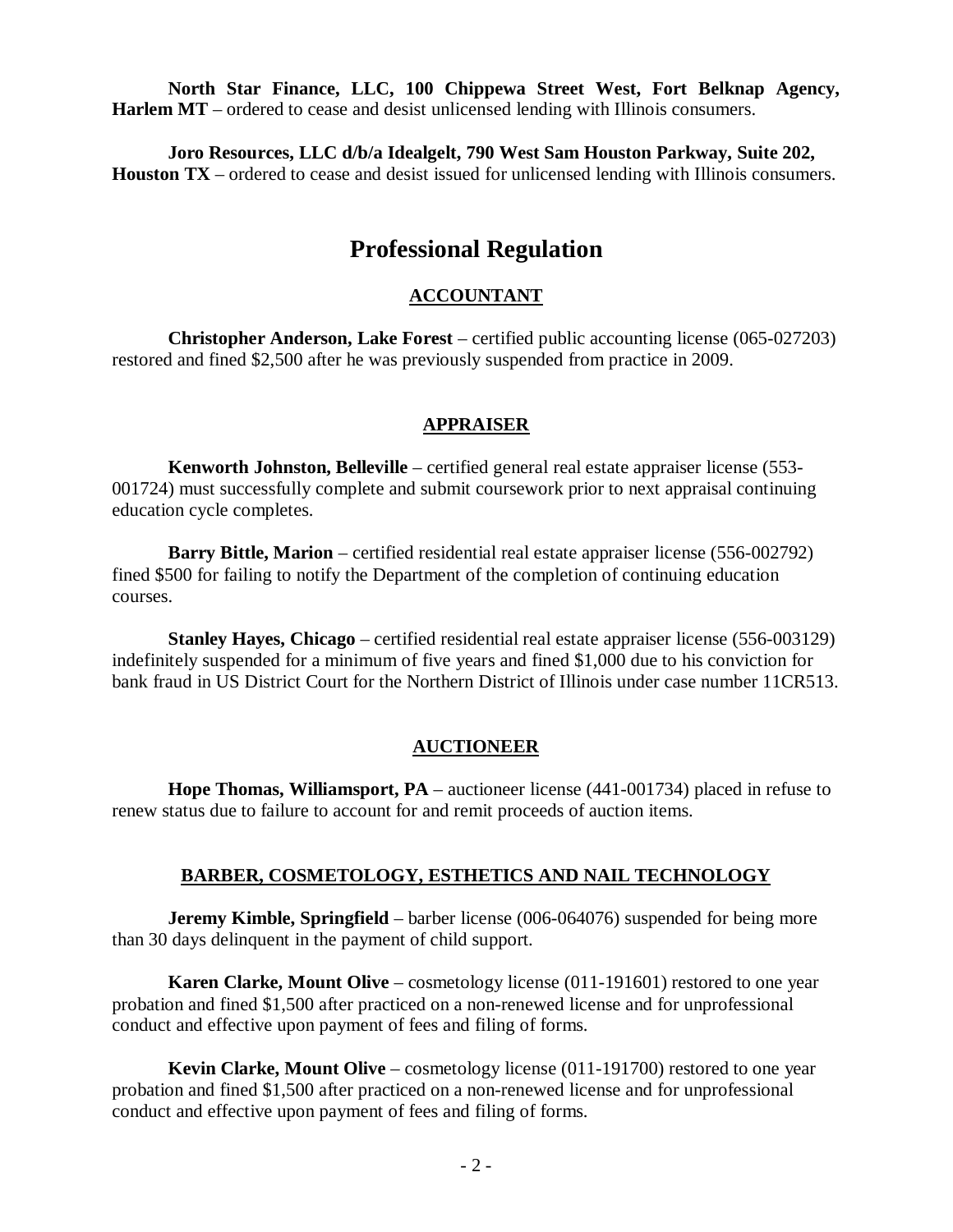**Deborah Scott, Crystal Lake** – cosmetology license (011-211406) reprimanded, must complete deficient continuing education hour and fined \$140 for failure to complete 14 required hours of continuing education.

**Uptown Looks Salon, Springfield** – salon license (189004466) reprimanded and fined \$1,000 based on aiding and assisting unlicensed practice of cosmetology.

## **COLLECTION AGENCY**

**P N Financial Inc., Lincolnwood** – collection agency license (017-021155) reprimanded and fined \$25,000 for issuing fraudulent letters and being unable to produce account records for two letter recipients.

# **DENTAL**

**Nicholas Amigoni, Chicago** – dental license (019-018767) placed on probation for two years and fined \$10,000 after failed to complete continuing education as required and for patient record keeping deficiencies.

# **DETECTIVE, ALARM, SECURITY, FINGERPRINT VENDOR AND LOCKSMITH**

**Bernard Bonnem, Park Ridge** – private detective license (115-000564) private security contractor license (119-000517), licensed private alarm contractor license (124-000687), permanent employee registration card (129-000705) and **The Argus Agency Inc., Park Ridge** – private detective agency license (117-000215) are all placed in refuse to renew status after operating while their licenses were in non-renewed status.

The following individuals' permanent employee registration cards were suspended for being more than 30 days delinquent in the payment of child support:

**Vasa Graham, Chicago** – permanent employee registration card (129-249560) placed in refuse to renew status due to conviction on three felony counts involving forgery and theft from her employer in 2011 and failure to report arrest and conviction.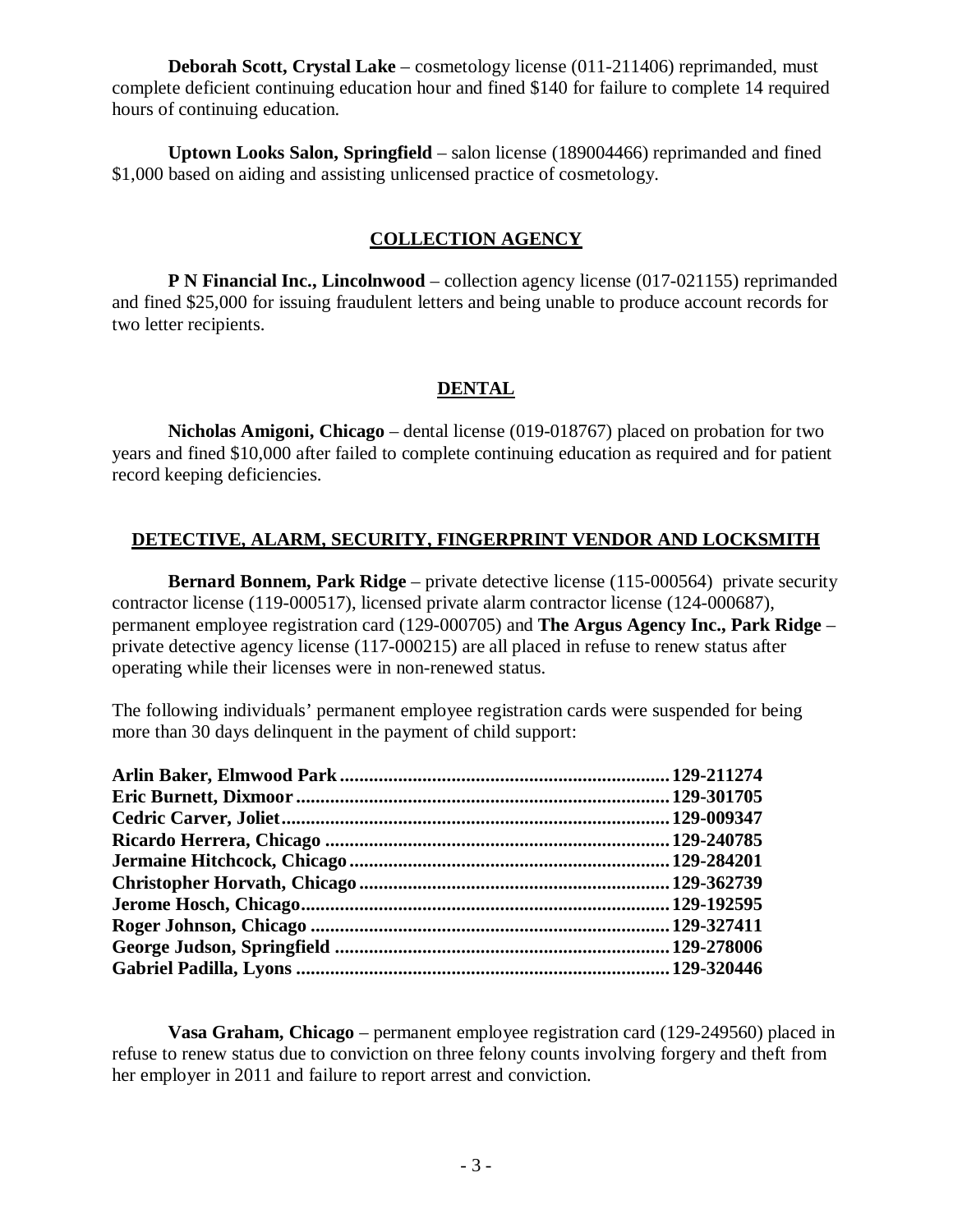**Chad Iacona, Troy** – permanent employee registration card (129-282520) placed in refuse to renew status due to felony conviction in U.S. District Court, Southern Illinois, for illegal access device fraud and aggravated ID theft on or about March 8, 2012 and unethical and dishonorable conduct for using the name and Social Security No. of the previous owner of the detective agency Respondent purchased in order to obtain a \$50,000 line of credit; failure to report arrest and conviction to the Department.

#### **FUNERAL DIRECTORS & EMBALMERS**

**Raymond Brocksmith, Loogootee, IN** – funeral director and embalmer license (034- 012381) reprimanded and fined \$1,450 for failure to complete required continuing education.

**Steven Moore, Cary** – funeral director and embalmer license (034-011210) reprimanded and must complete continuing education requirements and fined \$1,250 for failure to complete required continuing education.

**Bernard Slaughter, Chicago** – funeral director and embalmer license (034-011666) reprimanded and fined \$1,000 after failed to file a death certificate in a timely manner.

**Darin Vickers, Leslie, MI** – funeral director and embalmer license (034-016211) reprimanded and must complete continuing education requirements and fined \$1,300 for failure to complete required continuing education.

#### **HOME MEDICAL EQUIPMENT AND SERVICE**

**Preferred Health Choice, Las Vegas, NV** – (unlicensed) ordered to cease and desist unlicensed practice as a Home Medical Equipment and Services Provider (HMESV) by offering to sell, or by selling home medical equipment, or providing services to customers and assessed a \$2,000 civil penalty.

#### **MASSAGE THERAPY**

**Jeanie Neira, Chicago** – massage therapy license (227-011238) placed in refuse to renew status for criminal conviction.

**Xiao Wu, Chicago** – massage therapy license (227-014290) revoked after she was convicted of prostitution in the Circuit Court of Lake County on October 17, 2013.

#### **MEDICAL**

**Jaya Ahuja, Burr Ridge** – physician and surgeon license (036-058792) placed in refuse to renew status for failure to respond to a Department request for information regarding a mandatory report.

**Abdul Akhras, Berwyn** – physician and surgeon license (036-049406) revoked due to the Illinois Department of Children and Family Services indicating Respondent for sexual molestation and sexual penetration of a former 14 year old patient.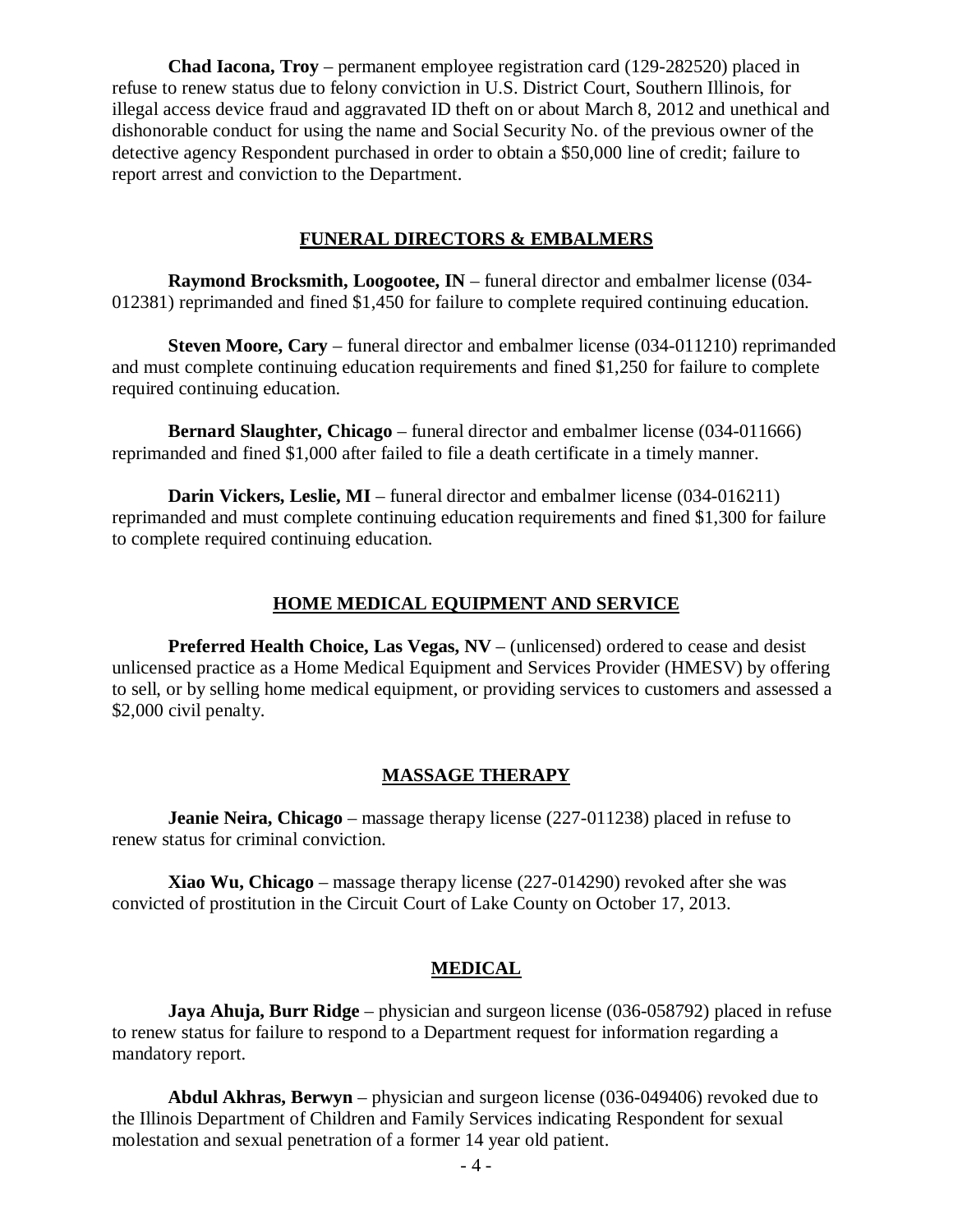**Jane Akpamgbo, Medical Lake, WI** – physician and surgeon license (036-099383) reprimanded after being disciplined by the state of Washington for online prescribing to patients without an established physician-patient relationship.

**Richard Barney, Roscoe** – physician and surgeon license (036-119664) and controlled substance license (336-083801) temporarily suspended for unprofessional conduct; nontherapeutic prescribing; and for criminal indictment for fraudulent acquisition of controlled substances.

**Gregory Bulava, Niles** – physician and surgeon license (036-069715) and controlled substance license (336-033666) temporarily suspended for non-therapeutic prescribing of controlled substances.

**Likang Chao, Flushing, NY** – physician and surgeon license (036-088951) placed on indefinite probation after being disciplined by the state of California.

**Michael Ganz, Racine, WI** – physician and surgeon license (036-074682) placed in refuse to renew status for a felony conviction in the U.S. District Court, Eastern District of Wisconsin.

**Bruce Hedgepeth, Springfield** – physician and surgeon license (036-085361) placed on indefinite probation after being disciplined by the state of Missouri.

**Ira Jacobs, Roseland, NJ** – physician and surgeon license (036-104341) voluntarily surrendered for prior discipline by the states of New Jersey, Pennsylvania and California.

**Richard Karsh, Colorado Springs, CO** – physician and surgeon license (036-098163) reprimanded after being disciplined by the state of Colorado.

**Roberta Kurtz, Traverse City, MI** – physician and surgeon license (036-102051) placed in refuse to renew status after being disciplined by the state of Michigan for failure to comply with CME requirements.

**Michael Kyzer, St. Louis, MO** – physician and surgeon license (036-122847) reprimanded after being disciplined by the state of Missouri.

**William Lane, Rockford** – physician and surgeon license (036-061183) indefinitely suspended for failure to properly treat a lymphoma, resulting in the death of a patient.

**Jay Levin, Northbrook** – physician and surgeon license (036-072359) reprimanded for unprofessional conduct in that Respondent performed a procedure without a patient's consent.

**Jonathan Oppenheimer, Nashville, TN** – physician and surgeon license (036-096428) reprimanded after being disciplined by the state of Delaware.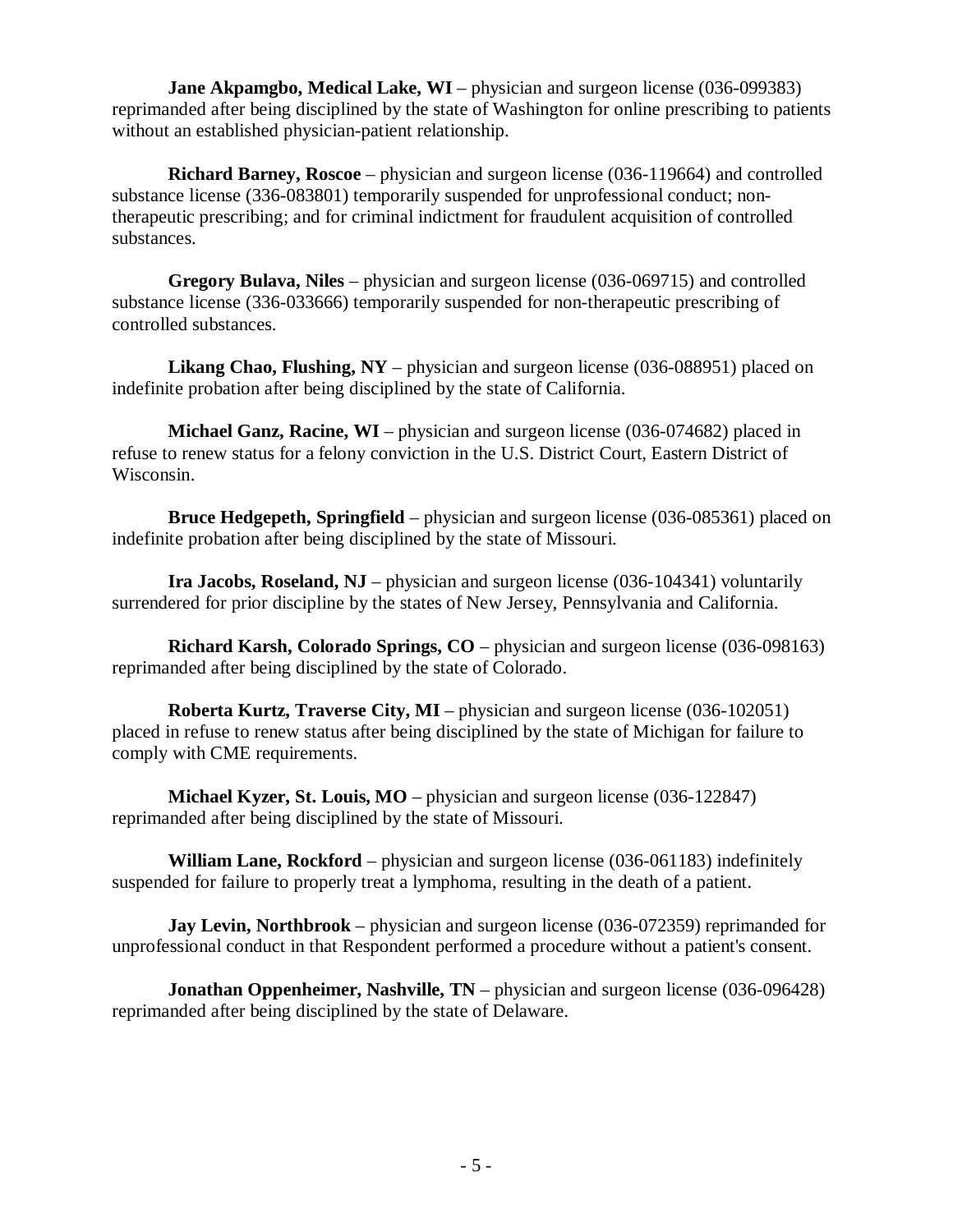**Teresa Pecherek-Rogers, Plainfield** – physician and surgeon license (036-103443) reprimanded and fined \$3,000 for engaging in fee splitting the fees from laser hair removal with non-physicians.

**John Ratz, Genesee, WI** – physician and surgeon license (036-054549) voluntarily surrendered in lieu of discipline for prior discipline in the state of Minnesota.

**Michael Ridge, Peoria** – physician and surgeon license (036-066794) placed in refuse to renew status after being disciplined by the state of Arizona.

**Hani Salib, Whittier, CA** – physician and surgeon license (036-075887) placed in refuse to renew status after being disciplined by the state of California.

**Kim Sheridan, Pensacola, FL** – physician and surgeon license (036-106338) indefinitely suspended after being disciplined by the state of California for gross negligence in his care and treatment of patients.

**Abhay Singhal, Columbus, IN** – physician and surgeon license (036-104821) reprimanded after being disciplined by the state of Indiana.

**Donald Song, Tacoma, WA** – physician and surgeon license (036-072294) reprimanded after being disciplined by the state of Washington for unprofessional conduct with a patient.

**Martin Tessler, Bloomfield Hills, MI** – physician and surgeon license (036-101776) reprimanded after being disciplined by the state of Michigan for failing to complete the minimum continuing medical education credits required by the Board.

**Mario Velasco, Decatur** – physician and surgeon license (036-104082) reprimanded and fined \$15,000 for issuing prescriptions for Controlled Substances to his co-workers without maintaining medical records.

**Henry Woodward, Granger, IN** – physician and surgeon license (036-088373) reprimanded after being disciplined by the state of Michigan for failure to follow continuing medical education requirements.

**Amerilaser Center, Des Plaines** – (unlicensed) ordered to cease and desist unlicensed practice of medicine and assessed a \$3,000 civil penalty, and **Naveen Tangella, Des Plaines** – (unlicensed) and **Samon Kadamandla, Des Plaines** – (unlicensed) ordered to cease and desist the unlicensed practice of medicine after performed laser hair removal, a medical procedure.

### **NURSING**

**Susan Grant, Hamilton** – registered nurse license (041-416540) issued with reprimand after being disciplined by the state of Iowa.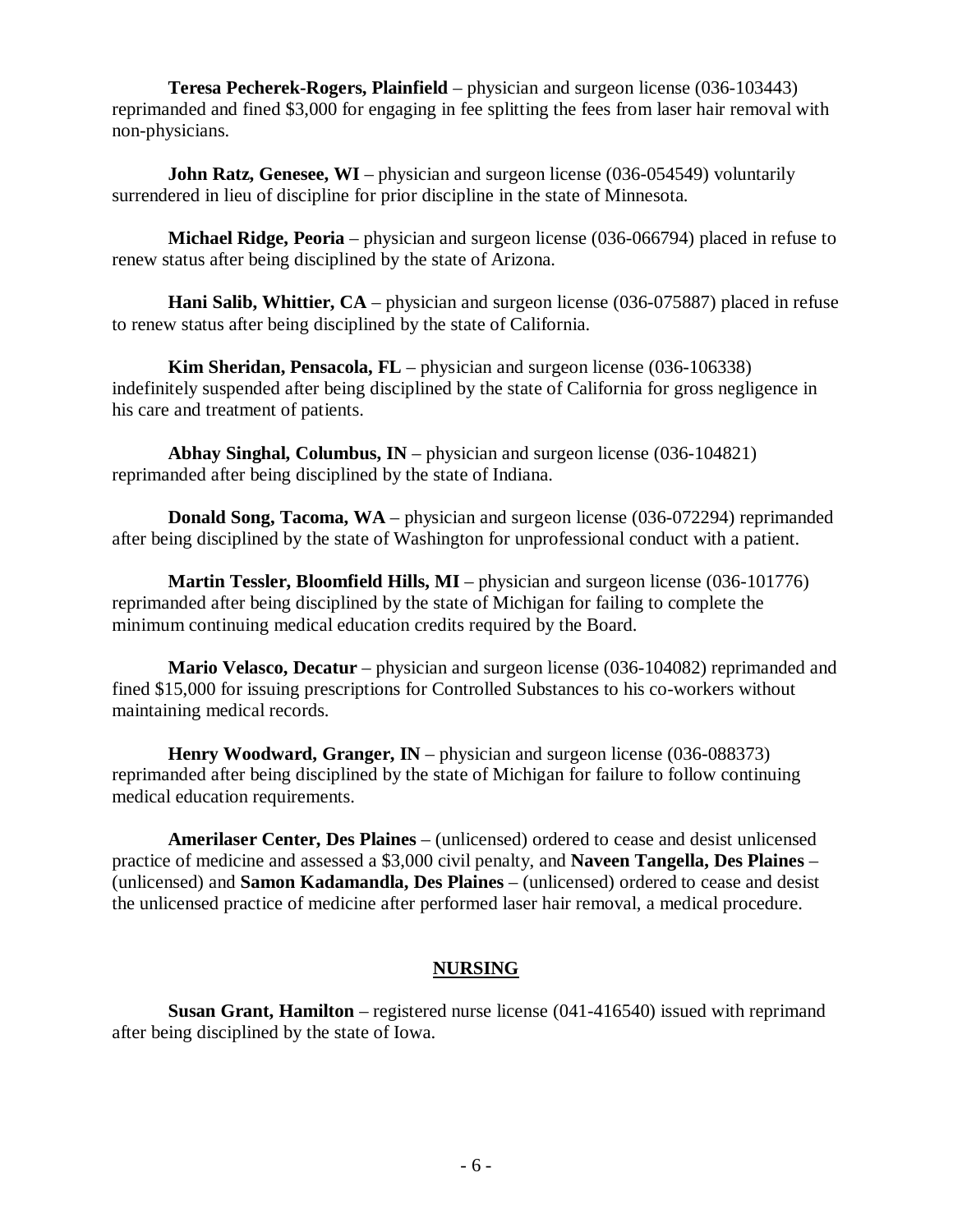**Robert Guastalli, Kankakee** – registered nurse license (041-224707) automatically, indefinitely suspended for a minimum of 12 months due to a violation of probation.

**Carole Halverson, Plymouth, MN** – registered nurse license (041app3265067) to be issued and placed on indefinite probation for a minimum of 12 months due to having a DUI conviction in 2012.

**Stacey Headlee, Elko, NV** – registered nurse license (041-355652) indefinitely suspended for a minimum of one year for being found in possession of medication packets, while off-duty and at another location, belonging to inmates at a facility where she was employed.

**Kathleen Mroz, Chicago** – registered nurse license (041-208796) automatically, indefinitely suspended for a minimum of 12 months for a violation of a Care, Counseling and Treatment Agreement.

**Jaclyn Parmeter, Canton, MO** – registered nurse license (041-380804) automatically, indefinitely suspended for a minimum of 12 months for a violation of probation.

**Leslyann Phillips, La Jolla, CA** – registered nurse license (041-302291) indefinitely suspended for a minimum of 30 days after being disciplined by the state of California.

**Jessica Robles, Rockford** – registered nurse license (041app3294828) to be issued and placed on indefinite probation because she was charged with Retail Theft, A Class A Misdemeanor, and is currently on conditional discharge.

**Debra Sigfried, Cerro Gordo** – registered nurse license (041-303722) indefinitely suspended for a minimum of one year for having been terminated from employment for positive drug screens.

**Trisha Faichney, Creve Coeur** – licensed practical nurse license (043-079695) reprimanded for having failed to report having been sentenced to Conditional Discharge in 2007 after pleading guilty to misdemeanor Reckless Driving and having been found guilty in 2005 of Unlawful Chemical Breakdown of an Illicit Controlled Substance, a Class 4 felony, and Forgery, a Class 3 felony.

**Timothy Fosdick, Pekin** – licensed practical nurse license (043-112268) placed on temporary suspension for violating the Order Requiring Presence of Chaperone During Patient Encounters due to his failure to submit written Plan of Compliance to the Department within five (5) days after receipt of the Order.

**Ashley Harmon, Shawneetown** – licensed practical nurse license (043-101900) placed in refuse to renew status after being disciplined by the state of Indiana.

**Anisa Threadgill, Marion** – licensed practical nurse license (043-108539) automatically, indefinitely suspended for a minimum of 12 months for a violation of probation.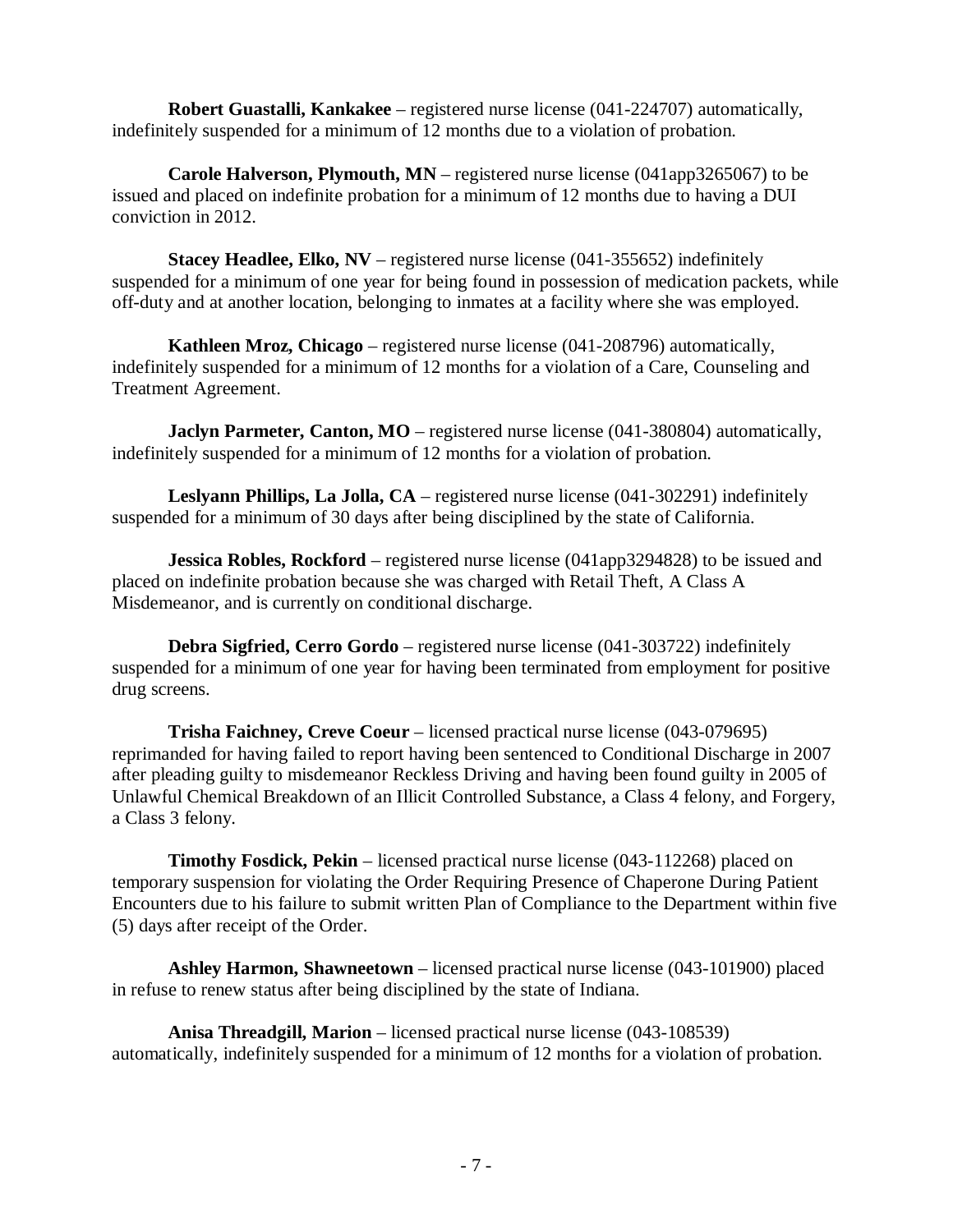#### **OPTOMETRY**

**Dollar King, Bridgeview** – (unlicensed) ordered to cease and desist the unlicensed practice of optometry by selling and/or advertising contact lenses for sale on its premises to its customers, without respondent or any of its employees/agents being licensed and assessed a \$5,000 civil penalty.

#### **PHARMACY**

**Zaria Bridges, Savoy** – pharmacy technician license (049-148588) indefinitely suspended for having practiced as a pharmacy technician on an expired certificate of registration.

**Angelica Lingenfelter, Pekin** – pharmacy technician license (049-202407) placed in refuse to renew status after she diverted controlled substances from her former employer, and engaged in habitual and excessive use or addiction to alcohol, narcotics, or other chemical agents which resulted in the inability to practice with reasonable judgment, skill, or safety.

**Betsy Terry, Murphysboro** – pharmacy technician license (049-208795) indefinitely suspended for a minimum of three years after she diverted controlled substances from her pharmacy employer.

**Ronald Dow, Denver, CO** – pharmacist license (051-032415) placed in refuse to renew status after being disciplined by the state of Colorado for filling prescriptions without physician authorization.

**Amy Fortune, Monroe, MI** – pharmacist license (051-297334) issued with reprimand after being disciplined by the state of Indiana for pre-signing DEA forms.

**Mary Pileggi, Homer Glen** – pharmacist license (051-035614) reprimanded, must complete coursework and fined \$500 after respondent did not follow the proper closing procedures as pharmacist-in-charge, upon closing of the pharmacy.

**Wauconda Pharmacy, Wauconda** – pharmacy license (054-006291) placed on indefinite probation for a minimum of two years and fined \$1,000 due to a Department inspection of Wauconda Pharmacy which revealed several violations of the Illinois Pharmacy Practice Act.

#### **PODIATRY**

**Neil Fried, Wheaton** – podiatry license (016-004689) restored to non-reporting probation for five years and effective upon payment of fees, filing of forms and completion of continuing education.

#### **PROFESSIONAL BOXING**

**Leslie Choate, Canton** – mixed martial arts license (002-1668990016) suspended for six months for submitting false blood work to the Department.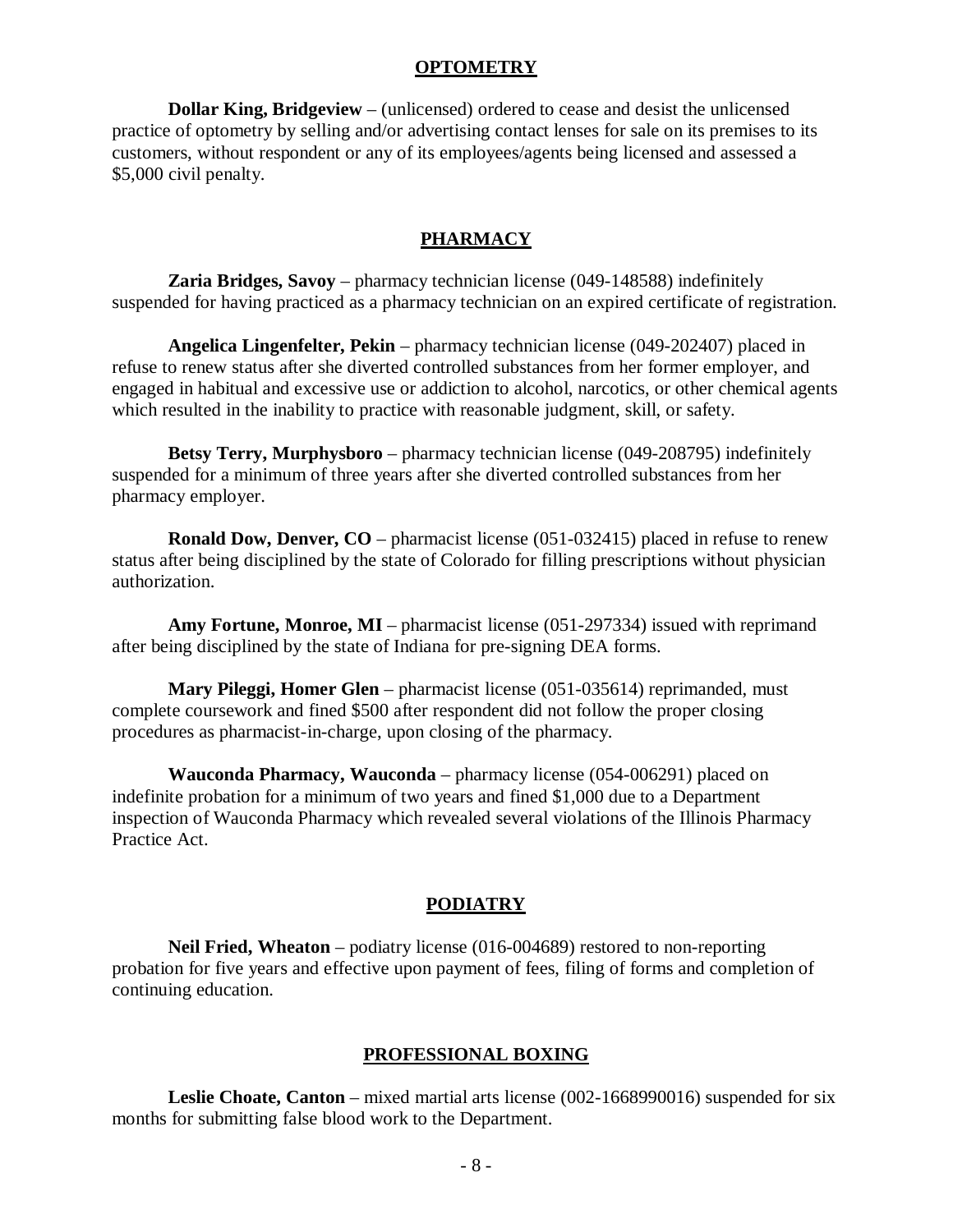#### **PROFESSIONAL COUNSELORS**

**Nicholas Ribaudo, Chicago** – professional counselor license (178-004211) reprimanded and must complete deficient continuing education hours and fined \$750 after an audit determined that the necessary continuing education hours were not completed.

**Russell Romano, Bolingbrook** – licensed clinical professional counselor license (180- 001096) indefinitely suspended for the possible omission of pertinent information while procuring licensure.

### **REAL ESTATE**

**Curtis Jaynes, Country Club Hills** – real estate managing broker license (471-005407) suspended for one year and fined \$1,000 for failing to file an assumed business name with the Department and for failing to verify credit check information.

**Kevin Rhee, Mt. Prospect** – real estate managing broker license (471-010270) **and KR Realty & Investment, Inc., Mt. Prospect** – real estate broker corporation license (478-012273) both revoked and each fined \$20,000 for failing to remit moneys coming into his possession that belongs to others; failing to maintain and deposit in a special account, separate and apart from personal and other business accounts, all escrow moneys belong to others while acting as a real estate broker; failing to make available to the Department all escrow records and related documents maintained in connection with the practice of real estate within 24 hours of the Department's request; engaging in dishonorable, unethical, or unprofessional conduct of a character likely to deceive, defraud, or harm public; failing to provide information requested by the Department, or otherwise respond to that request, within 30 days and disregarding or violating any provision of the Real Estate Act of 2000 or the published rules promulgated by the Department to enforce the Act or aiding or abetting any corporation in disregarding any provision of the Act or the published rules.

**Timothy Scannell, Chicago** – real estate managing broker license (471-003149) revoked due to a conviction in federal court of mail fraud in case number 11CR0811.

**Kenneth Barber, Highland Park** - real estate broker license (475-108455) indefinitely suspended and fined \$5,000 and real estate managing broker license application denied for failing to complete continuing education requirements and misrepresenting that he did so.

**Maxim Gorenyuk, Glenview** – real estate broker license (475-138942) reprimanded and fined \$1,000 for engaging in the practice of real estate while Respondent's license was in "inoperative" status.

**Andrew Hargrett, Chicago** – real estate broker license (475-130566) placed in refuse to renew status after defaulting on an Illinois educational loan.

**Joseph Lee, Calumet Park** – real estate broker license (475-146415) reprimanded and must take a 12-hour Broker Management course for posting a false or misleading listing through a multiple listing service.